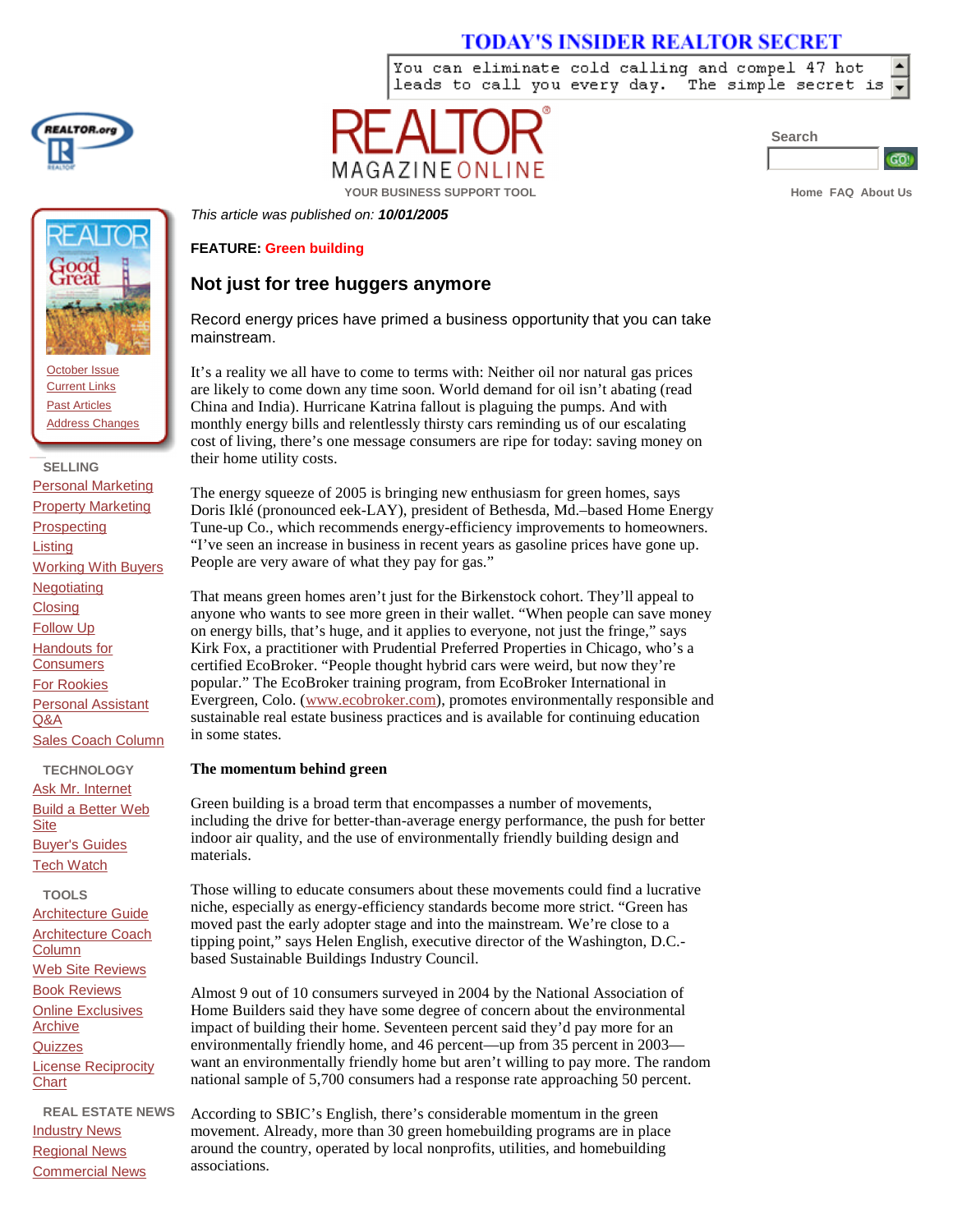**BROKERAGE MANAGEMENT**  Prepackaged Sales **Meetings** Risk Management Retirement Planning Retaining Top Personnel Hiring Personnel Learn to Lead **Marketing Your** Brokerage **GENERAL INFORMATION**

Advertise With Us 2006 Editorial **Calendar Subscriptions Reprints** About Us REALTOR.org

In addition, three sets of national residential guidelines exist, two of which debuted this year: the National Association of Home Builders'Model Green Home Building Guidelines and the U.S. Green Building Council's Leadership in Energy and Environmental Design (LEED) for Homes initiative, which is in pilot testing. The national programs are intended to encourage the mainstream homebuilding industry to adopt sustainable practices. The third national program is Energy Star, whose guidelines are set by the Environmental Protection Agency and the U.S. Department of Energy. A green-building manual, Green Building Guidelines, is available through SBIC.

Even Congress has gotten motivated. The Energy Policy Act of 2005, which President George W. Bush signed in early August, encourages energy efficiency with tax credits to those who make green improvements to their homes in 2006 and 2007.

Local communities are hungry for green information, adds Richard Morgan, manager of the Austin (Texas) Energy Green Building Program, the oldest residential program in the country. "We get calls almost every week from other communities asking how they can set up a green-building program."He estimates 23 percent of new-construction starts last year in the area his program serves were green. Three years ago, it was 18 percent.

Moreover, the use of green design in commercial real estate, already profitable for many developers, is likely to influence the residential market. Nearly 30 U.S. cities, including Chicago, Salt Lake City, San Francisco, and Scottsdale, Ariz., require public commercial development projects to adopt LEED standards, according to USGBC.

#### **How green is your marketing?**

The hurdle for residential green builders is a lack of knowledge among consumers and brokers, say those who serve the niche. "Few salespeople know how to close a green sale,"says Pattie Glenn, of Green\$mart Realty LLC in Newberry, Fla. "If you don't know how to talk about it, you end up talking about the kitchen."

"Consumers need people to guide them and tell them what the options are and refer them to vendors who provide the materials,"says DeeJaye Lockwood, a salesperson with Windermere Sonoran Properties in Scottsdale, Ariz. "Otherwise they choose the path of least resistance. But once people learn how home systems can work together to create a great place to live, most will opt for green."

Marketing messages resonate most effectively when they're framed in terms of consumers'wallets, practitioners and experts say. Consumers want to hear "they'll save money on utilities and have a house that's better quality and will sell for more," says Lockwood.

It also helps to understand buyers with propensity for green, say builders and practitioners. Green buyers tend to be well-educated, middle-income professionals who roughly range in age from 30 to 60. They believe gasoline prices are outrageous, and they're concerned about the environment, their family's health, and U.S. dependence on foreign oil. Many have embraced greenness in other ways— by owning a hybrid car, eating organic foods, and not smoking. "They understand that we're borrowing this planet for the time we're living on it and that whatever damage we do, the next generation will pay for it," says Lockwood.

Green builder McStain Neighborhoods, based in Louisville, Colo., markets to "cultural creatives,"a term coined by sociologist Paul Ray and psychologist Sherry Anderson. Cultural creatives tend to embrace ecological sustainability and globalism, have their personal finances under control, and see their home as a nest. "In markets where our core buyers aren't as numerous, we focus on the energy- and pocketbook-savings message, and, 'Oh, by the way, it's a good thing for Colorado,' "says Karla Martin, McStain's director of marketing.

The nice thing about health, quality-of-life, and energy-efficiency messages, says Ben Kaufman, cofounder of Greenworks Realty in Seattle, is that they speak to everyone: the mother, the bachelor, and the downsizing empty-nester couple. He says about half his company's sales are in green homes, and the company has doubled its business every year since it opened three years ago.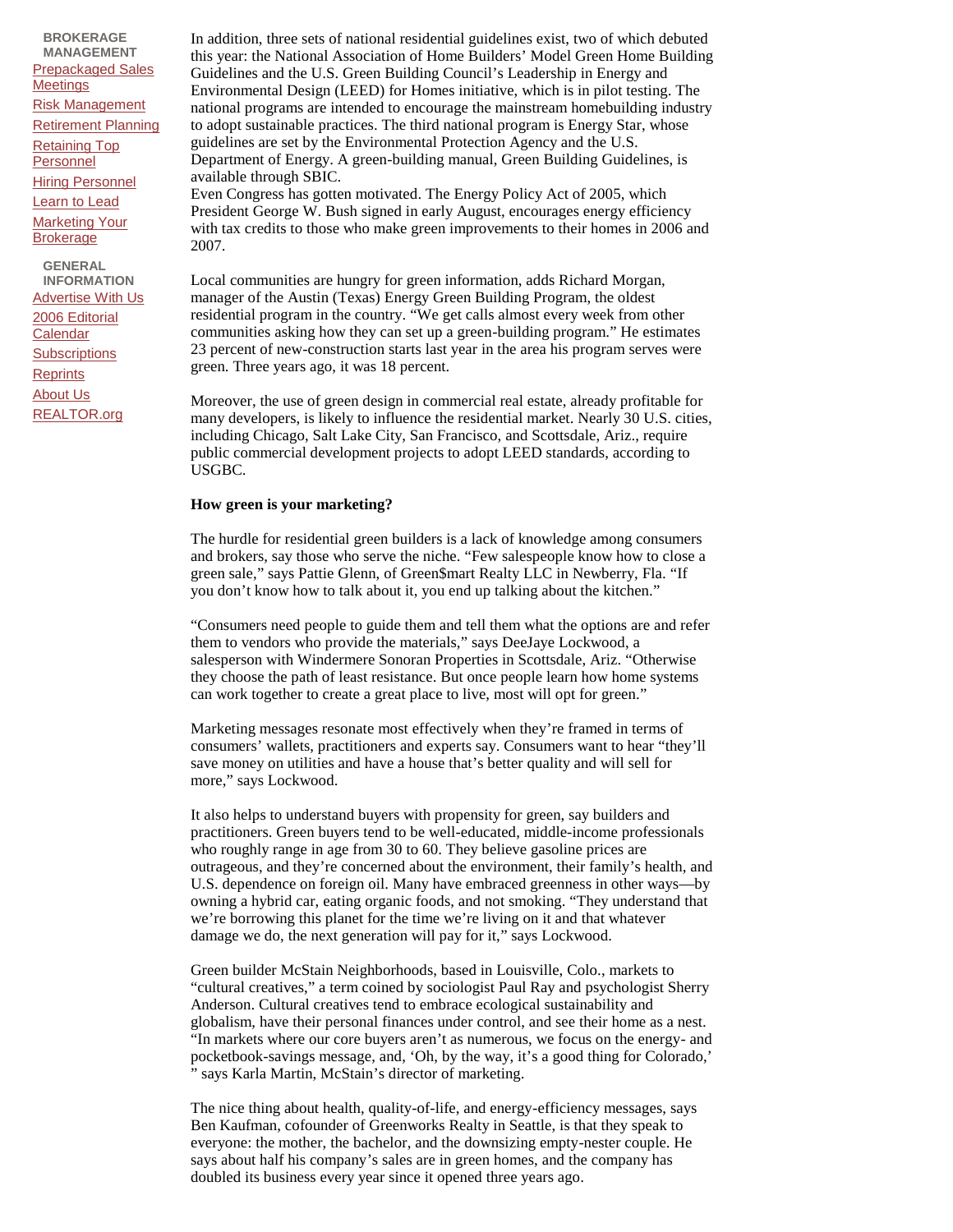#### **The greening of America**

Practitioners who work the green niche do it with a passion. Take Lockwood, who has volunteered her house to be part of a pilot project for the city of Scottsdale. "I'm remodeling my historic 1953 home to fit as many green guidelines as possible."She's adding an energy-efficient air conditioning system, Energy Star appliances, and a radiant barrier against heat in the attic, among other features. The total home remodel will cost her about \$85,000, and although she can't yet predict her energy savings, that hasn't dampened her enthusiasm. She plans to hold the house open about six times a year so that people can see the home and meet vendors there who can talk about building materials and techniques.

As a member of Scottsdale's Green Building Advisory Committee, Lockwood also puts on workshops, expos, and lectures. "I get on my soapbox any chance I get," she says.

Though green homes still constitute a small share of their business, green enthusiasts are not daunted. Fox, in Chicago, trades leads with allied professionals who share his enthusiasm. "Most of my sales are traditional, but I mention my passion to clients and show green properties any chance I get,"he says.

Last year about 20 percent of Lockwood's business was green-related. "There aren't a lot of these listings, so I strive to connect people with people. If people want to build a house, I can refer them to green builders. I also work with buyers who want to remodel a home to be green. And I help sellers sell traditional homes and then buy green. Ultimately, people will remember me as queen of green."

Carol Maver, ABR®, GRI, of RE/MAX Choices in Chardon, Ohio, 35 miles outside of Cleveland, not only sells real estate, she also sells and promotes insulating concrete forms to builders and do-it-yourself homeowners. ICF homes are built using concrete that features two built-in layers of foam insulation, which Maver says saves 75 percent to 80 percent in energy over a stick-built house. Like Lockwood, she's putting her money where her mouth is: She plans to build her own ICF home this year and invite people in for tours and lectures.

Associates at Greenworks Realty in Seattle offer buyers a green assessment of the home they're purchasing. "Our partner, a local indoor air quality company, will assess, based on national built-green guidelines, the home's indoor air quality and energy efficiency and identify ways to tune up the house," Kaufman says. "It's an excellent educational tool for consumers."The service, paid for from associates' commissions, is free to buyers. "Seventy percent of our buyers opt for it,"Kaufman adds. However, he doesn't know how many actually implement the suggestions. Kaufman's company also sells the service to the public for \$350.

#### **Resale value still a question mark**

Most green homes on the market are new construction. "Once people have taken the trouble to build green, they don't move the next year. So resales aren't coming onto the market very often,"Lockwood says. But as more green homes are built, more green resales will be available. "Twenty percent of new-home permits in Scottsdale last year were for green-built construction. A few years before that, the percentage was in the single digits,"she says.

There aren't statistics on resale values for green homes or on whether green homes, in general, command a premium. But there are anecdotal indications that these homes do well compared with their traditional counterparts. McStain's Martin says her company conducted a study in 2000 showing that similar-sized green homes sold at a \$20,000 premium over nongreen homes and that the green homes cost less per month after utility bills were included. Kaufman tells of a 1,227-square-foot Seattle house on a half-lot that sold for \$450,000 in 30 days. "It wouldn't have gotten that price if it wasn't green. It would have been seen as ticky tacky."

Green architect Peter L. Pfeiffer, of Barley & Pfeiffer Architects in Austin, Texas, says homes designed and built by today's green standards are likely to capture greater value at resale. If a house relies on traditional insulating, sealing, and other energy-efficient methods, the house could become less energy-efficient over time, Pfeiffer says. But in a well-built home using newer building sciences, such as spray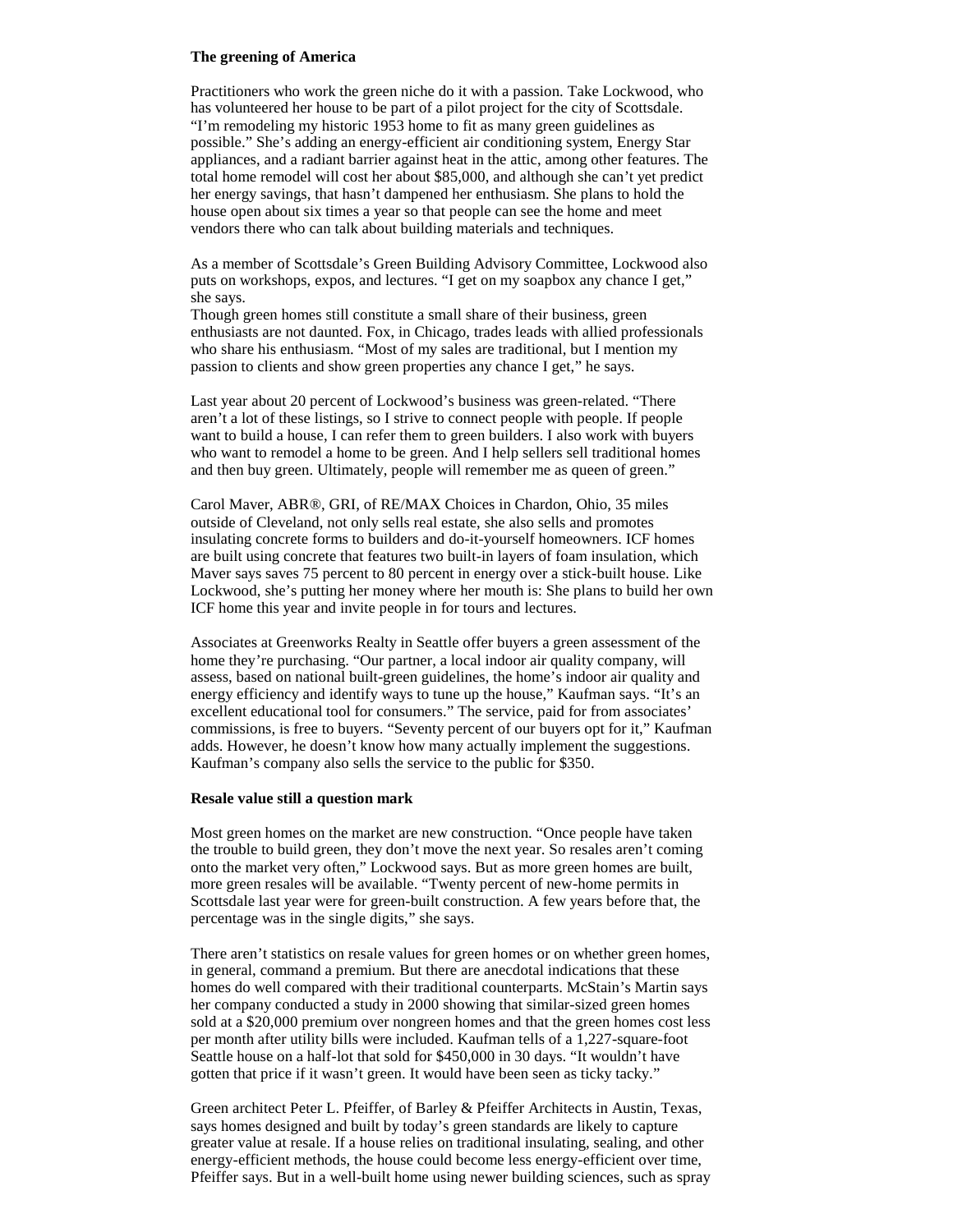foam insulation and radiant barriers, that's less likely to happen.

# **The cost of eco-friendly living**

Green often costs a little more upfront— roughly 2 percent to 5 percent more to build. The more green a home— Morgan uses a scale of one to five, five being the most green, with features such as solar panels— the more expensive it is.

But the energy savings appear immediately, the moment buyers move in, say green proponents. And because a green house involves a holistic design, buyers of new construction can sometimes realize a wash in their costs. For instance, stepped-up insulation or a home designed to respond to its site orientation means you can install smaller, more efficient, and less expensive furnace and AC units. Buyers and builders can also save by opting for recycled or local materials, according to GBI. "Green-built homes don't have to cost so much more,"says Pfeiffer. "They just have to be better thought out."

Add a green mortgage to the mix, and buyers may end up paying less per month, factoring in utilities, than they would with a traditional mortgage. Fannie Mae's energy-efficient mortgage program, available for loans under \$359,650, lets borrowers qualify for a bigger loan than they might otherwise and allows energy improvements to be financed— up to 15 percent of the appraised value of an existing home and up to a 5 percent equity credit on new construction. Under the program, an independent energy rater recommends energy-efficient improvements and itemizes what those changes will save the buyer.

A similar program from FHA allows buyers to borrow up to 5 percent of the appraised value of the home for improvements ranging from \$4,000 to \$8,000. Borrowers' housing payments can be 33 percent of their income instead of the typical 31 percent, and the total debt ratio is 45 percent, up from 43 percent.

Joel Wiese, a manager with mortgage lender Indigo Financial Group in Lansing, Mich., says 70 percent of his business nationwide involves energy-efficient mortgages. "With these mortgages, a person who likes a home but can't afford the repairs can roll the costs for a new furnace, water heater, and windows, for instance, into the mortgage. "I handled a mortgage for a fixer-upper that included \$9,000 worth of work. That raised the monthly nut by \$53. But the utility savings, which we can document through the energy rating, saved the borrower \$125 a month."

In some areas, there are state and local incentive programs— such as partial reimbursements or tax breaks— for owners who improve their home's energy efficiency or build renewable energy features, such as solar panels, into their home. Then there are the new federal tax credits: a 10 percent credit up to \$500 for energy-efficient features, such as windows and insulation, and a 30 percent credit up to \$2,000 for the installation of photovoltaic, solar, and fuel-cell technology. However, the provisions are quite narrowly drawn and are available only in 2006 and 2007. For more information on the federal tax credit, talk with a qualified tax professional. To learn what other incentives are available in your area, contact your local utility, your state energy office, and your local government.

"If you really want to corner the market, create value for consumers by understanding green products and mortgages,"Wiese says. "Those practitioners who do will win."

#### **It's easier than you think to be green**

Home improvements don't have to be epic to relieve utility costs. Here are ideas to start your clients and customers thinking green:

- · Turn up the air conditioner thermostat.
- · Change air filters often.

· Plant trees on the south and west sides of the home to provide shade and reduce interior temperatures.

- · Landscape with drought-resistant orindigenous plants, which retain more water.
- · Add motion sensor lights, to save electricity.
- · Install a gas fireplace in an addition, such as a den or sunroom, which will extend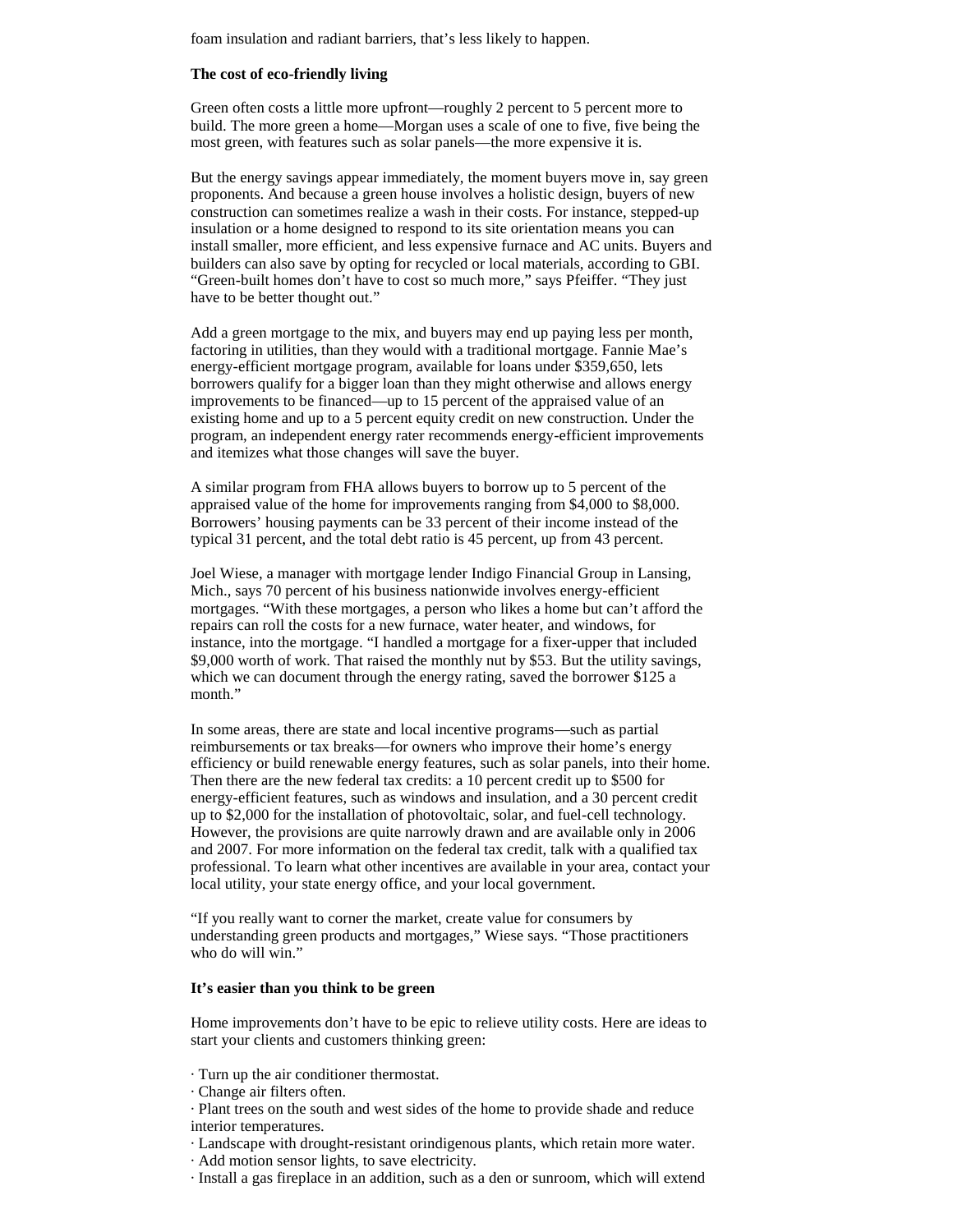heat to that room.

· Replace appliances with Energy Star–rated versions. Energy Star appliances

exceed government energy-efficiency standards by 10 percent to 25 percent.

· Invest in new, more efficient heating and cooling systems.

· Paint your home's exterior a light color. Darker colors retain more heat.

· Plug up air leaks, which are the equivalent of leaving a window open all year. Sealing leaks can save more than 10 percent on energy bills.

· Install double-glazed windows with low-emission glass, which allow maximum light while keeping out heat and cold.

· When replacing roofing, install light-colored shingles made of metal or tile to reflect heat.

· Add insulation in walls.

· If new-home buyers like a lot that faces the afternoon sun, encourage them to design the house with a shading porch and windows that are higher up on the wall than normal— near the overhangs— to minimize the sun's heat. The windows will be shaded by the overhang and will allow more desirable reflected, rather than direct, light to penetrate.

Implement as many of these suggestions as possible. The biggest savings come from a holistic approach to green. Visit the Department of Energy's Energy-saving Tips for Homes Web page (see Current Links at *REALTOR.org/realtormag*), which includes a do-it-yourself home energy audit.

**Sources:** Fred Evans, RE/MAX Gold Coast, REALTORS®, Ventura, Calif.; Doris Iklé, Home Energy Tune-up Corp., Bethesda, Md.; Peter L. Pfeiffer, Barley & Pfeiffer Architects, Austin, Texas.

#### **Green in 10 years**

In the next decade, green could become to buildings what seatbelts are to cars. "When I was a kid, seatbelts were optional," says green architect Peter L. Pfeiffer, of Barley & Pfeiffer Architects in Austin, Texas. "Now they're so pervasive, they're not even an issue."

In the future, he says, buyers will stop looking at price per square foot and consider the durability, quality, and integrity of the building, as well as how it fosters a healthier living environment, which Pfeiffer and other green proponents say are natural benefits of green building design and materials.

Builders will build more regionally specific homes, Pfeiffer adds. "For instance, building a home in Dallas with a roof that sheds snow isn't right because it adds construction costs and makes for smaller overhangs. In Dallas you need overhangs to shade your windows."

What's more, homes will be more likely to support themselves using solar energy panels that enable owners to sell excess energy back to the power grid, says Karla Martin, director of marketing for McStain Neighborhoods, a green builder in Louisville, Colo.

#### **The intersection of affordable and green**

Thanks to shared values, the green movement is gathering momentum from the affordable housing industry, green experts say. In fact, says James B. Hackler, LEED for Homes program manager with the U.S. Green Building Council in Washington, D.C., "affordable housing will set the agenda for green."

Why? It's critical that affordable housing be economical to operate, not just to buy, says Richard Morgan, manager of the Austin (Texas) Energy Green Building Program. "Otherwise, you're just creating more slums. If people's bills are zapping all of their income, they're not able to capitalize on their investment, and they lose their sense of equity in the community."

Adds Doris Iklé, president of Home Energy Tune-up Corp. in Bethesda, Md., "Green homes are a better mortgage risk because you don't have large fluctuations in utility bills. People who are struggling to stay afloat financially will first stop paying their utility bills and then the mortgage."